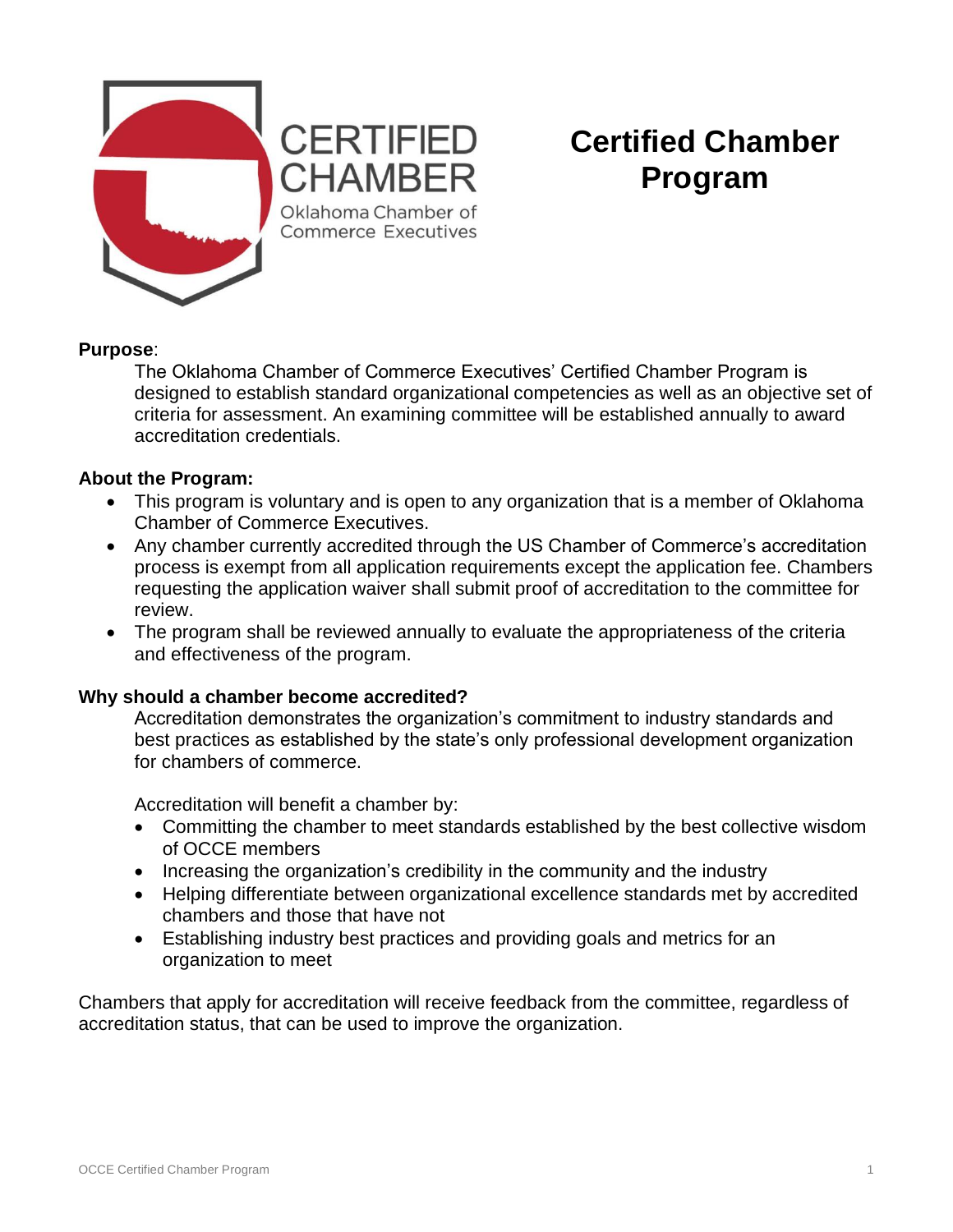#### **After Application**

- Approved chambers will be recognized at the OCCE Annual Conference and will be provided a certificate, press release, and web banner.
- Chambers deemed "Suggested Improvement" will be issued a letter with specific suggestions that, if implemented, may result in an approved designation.
- Chambers that are not approved are encouraged to apply again. However, the application fee will be assessed again.

#### **2022 Program Application Timelines:**

- ➢ **June 2022**………Want to Know More about the Program? (Zoom meeting)
- ➢ **June 30, 2022**…. Deadline of Notification of Intent to Apply (by email)
- ➢ **Aug 31, 2022**…...Deadline for application and supporting documents
- ➢ **Sep 5-9, 2022**…Committee reviews applications and makes contact for clarifications
- ➢ **Oct 20, 2022**……. Recognition at 2022 OCCE Annual Awards Banquet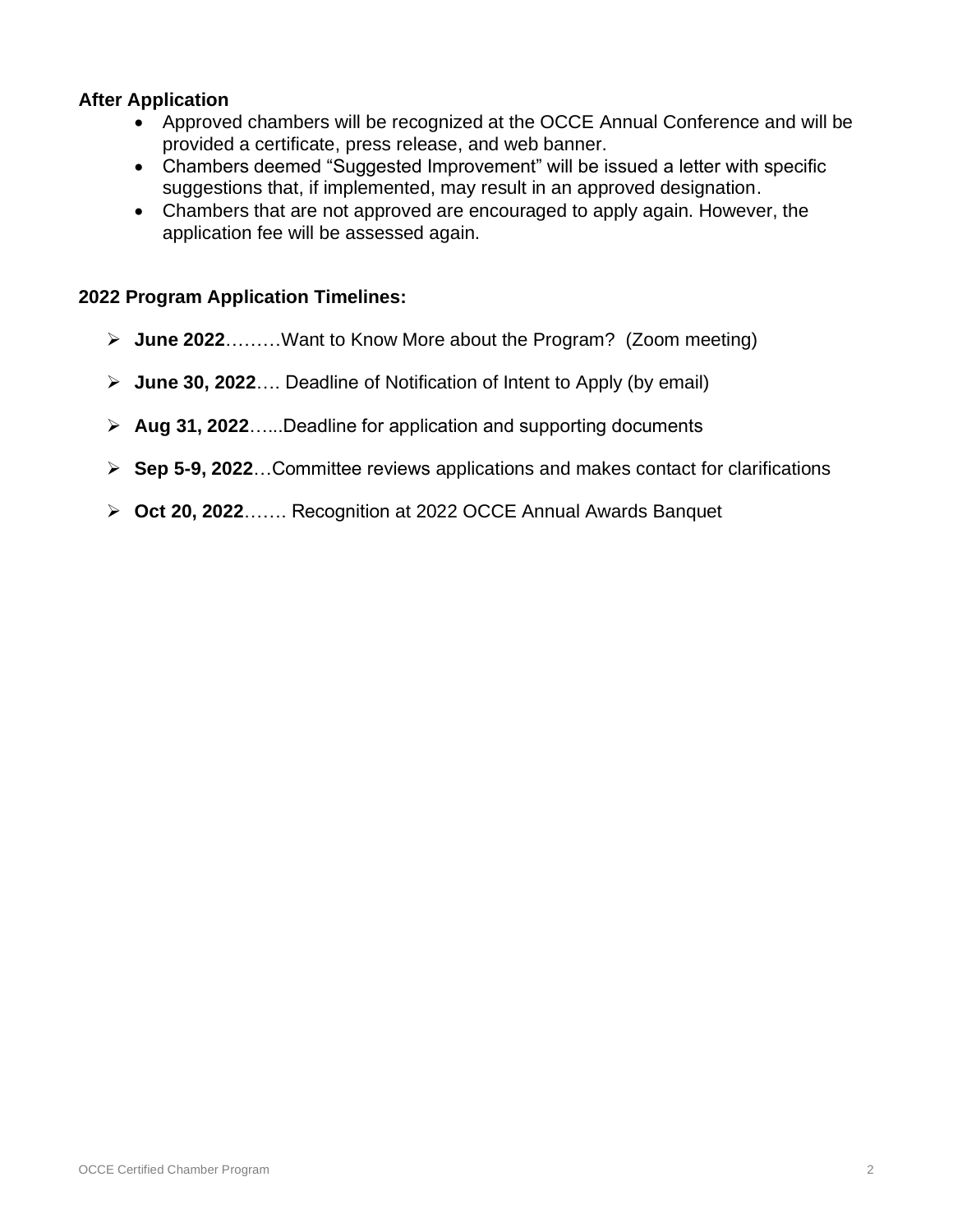

# **Certified Chamber Program Criteria**

#### **Organization**

- Chamber has received  $501(c)(6)$  or  $501(c)(3)$  designation from the IRS
- Chamber has Articles of Incorporation filed with appropriate state entity
- Chamber has an established and sound governing structure
- Chamber's board of directors and volunteer leaders are an accurate representation of the chamber's membership and service area

#### **Service Intent and Capacity**

- Chamber has a mission statement that is consistent with the goals and objectives of a chamber of commerce
- Chamber has a program of work that reflects its mission and guides its daily activities
- Chamber implements programs and services that meet the current needs of its members and the community at-large

#### **Professional Administration**

- Chamber employs sufficient staff to achieve its program of work
- Chamber has developed and implemented a personnel and procedures manual(s)
- Chamber promotes quality work performance and encourages excellence through appropriate job descriptions
- Chamber has established criteria for and conducts performance evaluations
- Chamber provides for the ongoing professional development of staff

#### **Financial Management**

- Chamber develops and implements an annual budget that demonstrates sound fiscal management
- Chamber generates and maintains financial reports on at least a quarterly basis
- Chamber submits annual filings to the IRS (if applicable)
- Chamber protects the fiduciary interest of the chamber, members and staff through an insurance program

#### **Communications**

- Chamber has a media relations/communications program
- Chamber markets its products, services and benefits to its members
- Chamber utilizes a quality mass email distribution program
- Chamber has a style or branding guide for the organization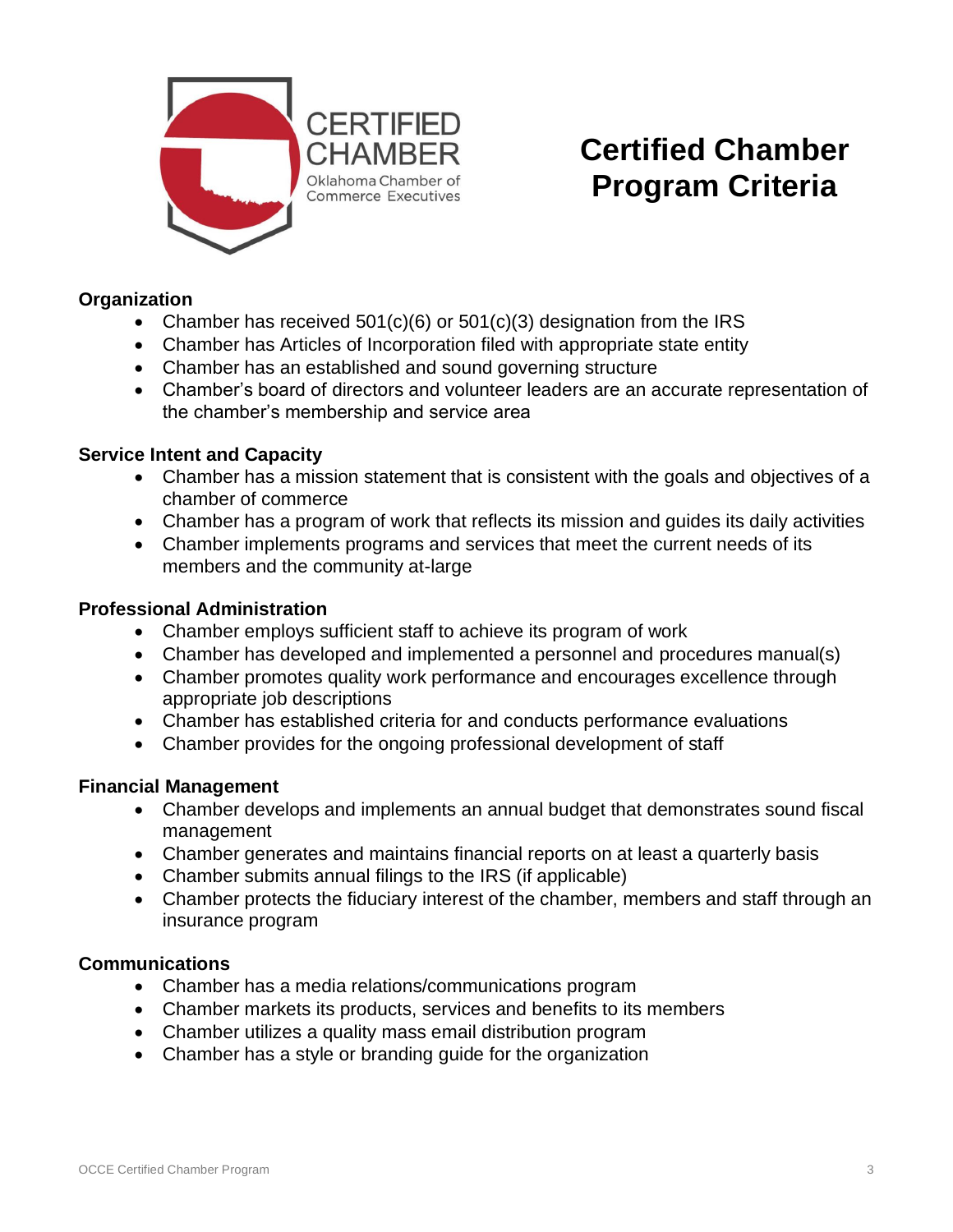

## **Certified Chamber Program Documentation**

\*\*Note that all submitted data is considered confidential and will be reviewed only by the Accreditation Committee.

## **Organization**

Enclosed

- Articles of Incorporation
- Certification letter as an IRS  $501(c)(6)$  or  $501(c)3$
- \_\_\_\_\_\_\_\_ Mission Statement
- Bylaws and description of review process
- **EXECT** Board of Directors roster (include company, terms, and industry type)
- Organizational Chart(s)
- \_\_\_\_\_\_\_\_ Board of Directors Orientation process
- **EXECRED** Description of process used to evaluate board member performance
- Sample board minutes
- Copy of dues structure
- **EXECUTE:** List and describe other entities that are part of the Chamber
- Copy of Non-Profit Directors & Officers Liability Insurance

## **Mission Focus**

Enclosed

- Most recent annual report
- Description of service area
- **EXECUTE:** Program of Work/Business Plan
- Retention Plan
- Description of services available to members (incl. programs, products)
- Description of process used to determine member needs

## **Professional Administration**

Enclosed

- Staff organization chart
- \_\_\_\_\_\_\_\_ List of all staff members, titles, and job descriptions
- \_\_\_\_\_\_\_\_ Employee handbook
- Staff evaluation process
	- Staff development policy and budget (how organization handles professional development)
	- List any professional development attended and achieved by staff over the past three years, including certifications